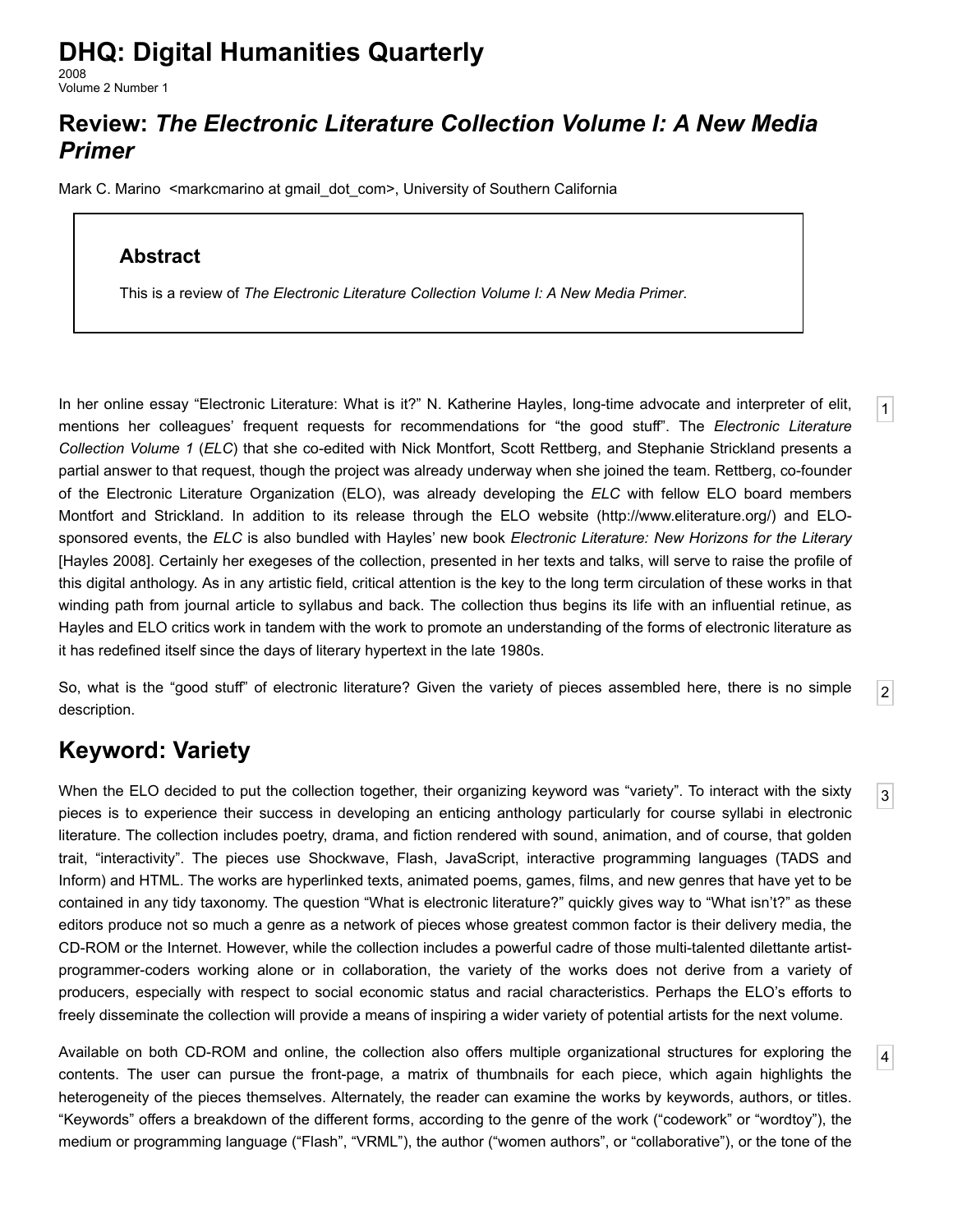work ("parody/satire"). Some of the keyword seem to strain to describe their collection. "Network Forms", for example, is rather loosely defined as works that "are structured" or "make use of the styles of network forms such as the personal home page, the FAQ..., the blog, the listserv,...or email". Clearly this categorization seems more folksonomic than taxonomic, describing based on a set of related features rather than formal requirements. Again, this less rigorous naming protocol reflects a much more inclusive attitude than one might find in an anthology of poetic forms, for example.

<span id="page-1-0"></span>Amidst the collection, there are some works that transcend the collection itself and stand out as pillars of electronic writing. Such pieces have already garnered much critical attention. Most notable among these would be Judd Morrissey's *The Jew's Daughter*, Michael Joyce's *Twelve Blue*, Stuart Moulthrop's *Reagan Library*, Talan Memmott's *Lexia to Perplexia*, and Kate Pulinger's *Inanimate Alice*. When it does not include the "hits" of other megastars in new media, it often includes the visionaries with lesser-known works. Such pioneering artists include Shelley Jackson, author of the much critiqued *Patchwork Girl*, who has since largely moved on to print, codework artist John Cayley, and MD Coverly, author of *Califia*. Though syllabi have already enshrined these artists and their works as "electronic literature", the range of their forms, styles, and content perplex attempts to easily categorize these lexia, which is perhaps the central message of the *ELC*.

### **Varieties of Forms**

<span id="page-1-1"></span>Eliterati seem to cannibalize any electronic delivery venue they encounter. Perhaps the most obvious variety in the collection is menagerie of forms. Whether using natural language or computer languages, animation or games, the works offer a sense of the perpetual metamorphosis of electronic literature. Nonetheless, Flash and its precursor Shockwave are certainly dominant multimedia delivery systems. Descending from FutureWave Software's SmartSketch of the early 1990s, now produced and distributed by Adobe, this software that has been so dominant with online marketers and web designers has proven just as useful and contagious to eliterature. Whether allowing users to carve their own version of Michelangelo's David in Deena Larson's work or offering music, images, and voices in Ingrid Ankerson and Megan Sapnar's *Cruising*, Flash proves itself a malleable publication venue with seemingly endless possibilities to the elit artist. However, at the recent ELO/MITH the Future of Electronic Literature symposium, elit poet and tale-spinner Robert Kendall discussed his frustration with such a closed system in the open-source era. The strict seals on Flash's SWF files have sent many authors to more "open" forms. Jason Nelson makes his Flash files freely available for remixing. The desire to share and open these art forms reveals another common goal among these artists, the promotion of the field itself through the development and circulation of works that can be reworked.

<span id="page-1-2"></span>Programming languages offer these artists a major alternative to proprietary production systems, such as Flash. Not surprisingly, hypertext, including HTML/DHTML serves as the lingua franca of many of the other works, but it is not alone in programming languages. Perhaps due to editor Nick Montfort's interests, interactive fiction, written in TADS and Inform, have a healthy representation, making up five of the sixty works, as opposed to say conversational agents, whose lone representative is actually also a work of interactive fiction, "Galatea" by Emily Short. This award-winning selection of interactive fiction demonstrates the ways in which these works refuse easy categorization even in the quiterecent genres they exemplify.

<span id="page-1-3"></span>Written in 2000, using Inform, *Galatea* opens by leading the interactor into a room in which stands the figure of Galatea, who balls her hand in a fist and says, "They told me you were coming." Very quickly, the interactor will discover that he or she can speak back. Here, then, is a chatbot, a conversational agent, in the middle of an interactive fiction (IF). Of course, from Floyd the robot in Steve Meretzky's Infocom game *Planet Fall* (1983), there have been non-player characters with whom to interact. However, *Galatea* is neither a "traditional IF" nor a "traditional chatbot". If spelunking through *Adventure* (or *Colossal Cave Adventure*, 1976) launched the genre of IF, interrogating Galatea in a single room will seem markedly confined. If typing natural language input is the hallmark of conversational agents, chatters will feel a bit constrained by being forced to type "tell about" a subject or "ask about" a subject as the primary means of textual interaction. *Galatea* combines the genres but defies and re-imagines the conventions of both. By the same token, the works in this collection refuse to meet generic expectations and perhaps even refuse to be categorized in the first place, hence the organization of the works not by a top-down table of contents but by non-exclusive keywords. Readers can

[5](#page-1-0)

[6](#page-1-1)

[7](#page-1-2)

[8](#page-1-3)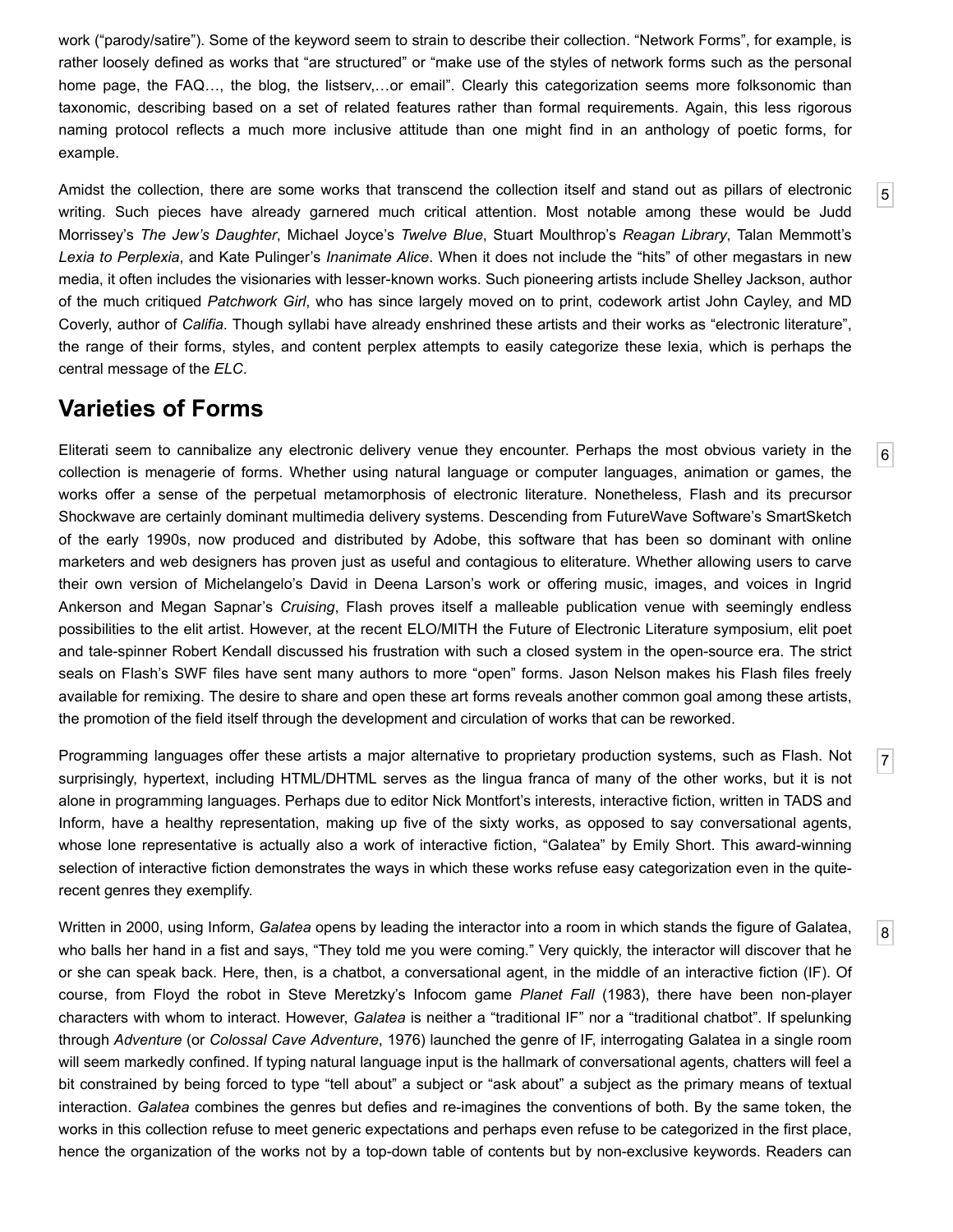choose their emphasis through the keywords, examining works by programming language, genre, or even gender of the authors, among other categories. Thus, readers interested in literary styles can find one set of categories, while programmers can pursue another. Of course, these last two emphases, the literary and the technological, prove to be competing poles in the collection and the electronic literature world at large.

### **Technique vs. Techne**

<span id="page-2-0"></span>One of the major questions facing electronic literature is what will be prioritized, the literary quality, which we might shorthand as the (post)humanistic resonances of a work of art, or the technical quality. Nowhere is that tension clearer than in the *ELC*'s capsule intros of the works themselves. In the description for "Twelve Blue", written by Michael Joyce, author of the first hypertext narrative, *Afternoon, a story* (1987), the editors write almost apologetically, "Although simple from a technical standpoint, the work tells a complex and enigmatic story of memory, desire, lust, truth, and consequences." Similarly, in the introduction to Alan Sondheim's *Internet Text*, the editors add, "These texts…are not multimedia productions or cybertext machines….Instead they document a long-standing online performance." Behind these justifications and apologia is a sense of obligation to serve up a collection of gizmos or, to borrow Shelley Jackson's word, "Wunderkammer", or cabinet of curiosities. In the introduction to Rob Wittig's *The Fall of the Site of Marsha*, "a comic romp that uses the form of the common early-web 'home page'," the editors note that Wittig's work "reflects less interest in using bleeding edge technology than in adapting literary forms to the vernacular styles of new media". Meanwhile, other pieces foreground the interface or the underlying processes. Of Dan Waber and Jason Pimble's "I, You, We", the editors call the piece "visually pleasing and quite readable". Few literary collections offer assurances of the "readability" of their texts. To interactors who have little expectation of what is Electronic literature, such "excuses" may not be necessary at all. Nonetheless, in the editorial rooms of electronic literature echoes the constant call for the readable through interfaces that are novel and, more critically, technologically rich.

<span id="page-2-1"></span>To identify this tension is not to say that artists must choose between them or that works cannot have both technological innovation and literary, or specifically textual, virtuosity. However, let us consider Michael Joyce's *Twelve Blue*. In this technologically-limited work, Joyce composes lines that net us: "He pulled the water over him like a blanket and slept, anchored in the gaze of an unknown woman and the girl who loved him." There are no Microsoft Certifications or technical requirements for implementing and appreciating the beauty of Joyce's prose with a style powerful enough to send less adept artists deeper into code and contraptions.

<span id="page-2-2"></span>The dual emphases of technology and the literary play out across the content of the collection as well. Technology is frequently a central theme and at least a minor trope in these works. Some emphasize technological history, as artists become archaeologists of media forms. Take William Poindstone's *Project for Tachistoscope*, a work whose title puns on the timed projection device whose flashing images it remediates, or recreates through another medium, in a Flash. Other works more prominently display their literary history. "Oulipoems" by Millie Niss and Martha Deed provide textmachines inspired by the French literary movement the Ouvroir de littérature potentielle. Emily Short's "Galatea" readapts the Pygmalion myth. Also, Tim Guthrie adapts Lance Olsen's novel *10:01* to a browseable and enthralling format.

<span id="page-2-3"></span>By the time a reader encounters Jason Nelson's *Dreamaphage* or Maria Mencia's *Birds Singing Other Birds' Songs*, readers may begin to wonder where the text has gone all together. Hayles has recently written and spoke about the inclusion of such texts, redefining electronic literature as that which redefines or makes us reconsider our relationship to language. Such works, she argues, require neither "natural language" nor text but a use of signs that helps us reimagine or reconfigure our relationship to sign systems of which our spoken language is only one. Such a move allows scholars of electronic literature to be broad in their scope while still maintaining a thread of continuity of purpose. Nelson himself has spoken about his own efforts as experiments in interface design [\[Nelson 2005](#page-4-1)]. Perhaps the *Electronic Literature Collection Volume 1* can be seen as a literature of the interface. These poets are innovators of form; they are constantly in dialogue with their media.

<span id="page-2-4"></span>Despite this technological focus, the works manage to engage in a variety of political projects as well. Geniwate's generative poetry *Concatenation* calls up images of Middle Eastern conflict with *On the West Bank*, where "soldiers

[9](#page-2-0)

[12](#page-2-3)

[13](#page-2-4)

[11](#page-2-2)

[10](#page-2-1)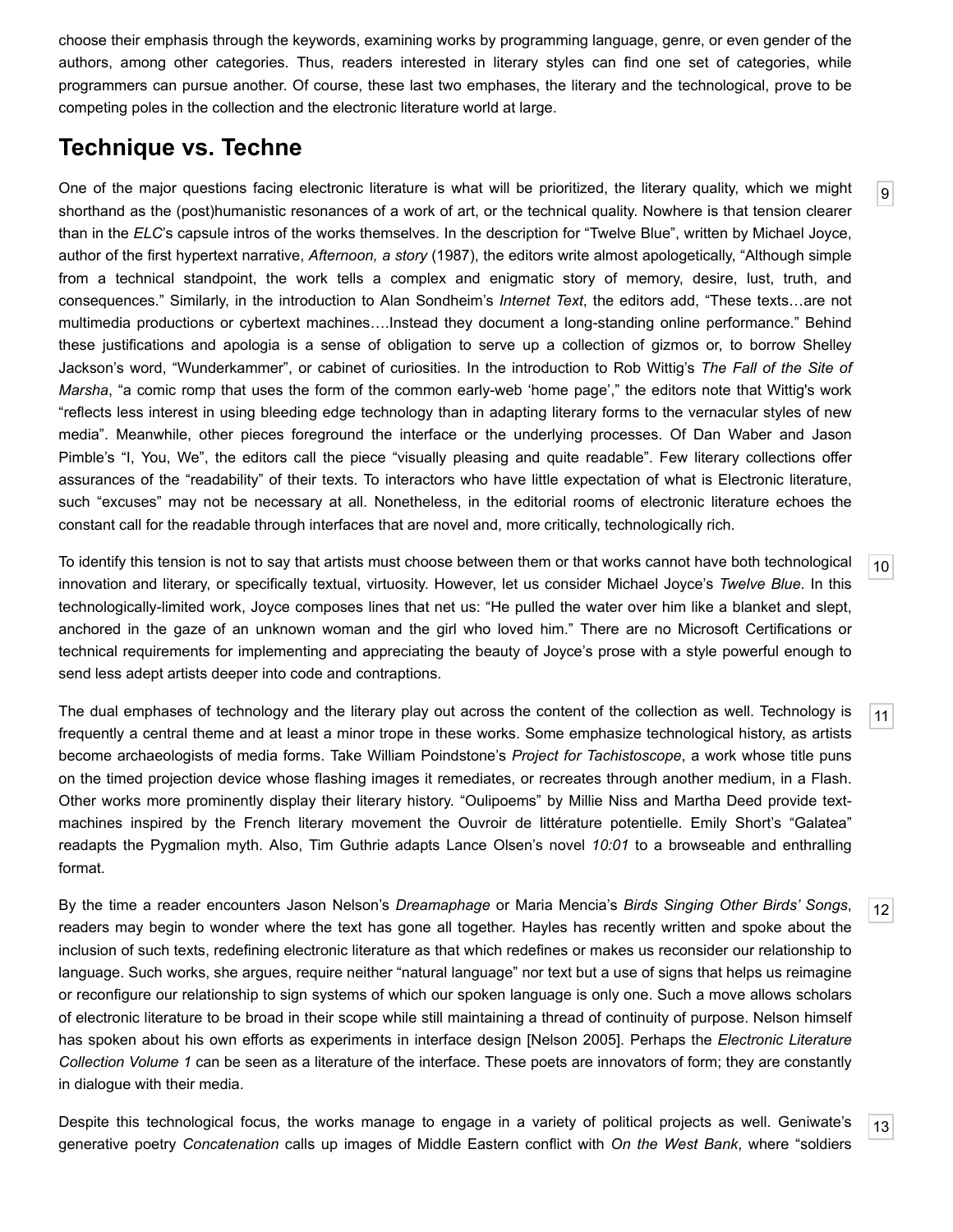teach the grammar of war". Stuart Moulthrop's provocatively titled *Reagan Library* explores memory loss in evocation of its Presidential namesake, though its text offers a less-directly political game space. Nonetheless, in the model of the avant-garde, these pieces become political more through the *Verfremsdungseffekt*, when they break the spell of the seamless interfaces, when they reveal the ways in which our interfaces hail us. If the rest of the world is using Flash to create sleek gosh-wow splash pages, creating illusions of so-called "transparent" interfaces, this group of artists is trying to dislodge the interactor from such a comfortable position. As a trace of this subversive movement, one of the *ELC* keywords, Hacktavist, which combines hacking with activism, has no works associated with it.

### **Sharing the Wealth**

<span id="page-3-0"></span>The ELO collection promotes the sharing of this electronic literature among artists, educators, and audiences. While the production of the CD-ROM seems to be a gesture toward the world of books and discrete objects that can be placed in libraries and on shelves, Creative Commons licensing (Attribution-NonCommercial-NoDerivs 2.5) puts the collection and copyright in the hands of the "wreaders" (writer readers) as Jim Andrews calls them in his "author's description" of "Nio". The No-Derivative Works restriction prevents corporations from taking this content and developing a viral marketing version of, say, *Lexia to Perplexia*. However, the restriction also prohibits a new net artist from transferring their own deck of words into, for example, *Stud Poetry*, a piece which rewires a poker game to generate poetry. Nonetheless, a user could request permission for derivative works, which is just the kind of community-building the Electronic Literature Organization tries to foster. These works are meant to spread as seeds for future projects from whatever audience it can reach.

<span id="page-3-1"></span>Hardly an all-ages anthology, though, the *ELC* is not appropriate for all audiences. Much electronic literature follows the model of experimental writing of the New Novel and beyond with a no-holds-barred approach to content. Content is often sexually explicit, emblematized by such work as Alan Sondheim's *Internet Text*, with text files documenting explicit sex acts. Surprisingly, the collection includes a "Children's literature" keyword, denoting "a work directed to an audience of children". However, *Inanimate Alice* is the only example. On the other hand, many works play with images of childhood for the reflection of adults, for example Donna Leishman's animated "RedRidinghood", a revision of the children's tale with a look into the troubled interior of its characters. Shelley Jackson's *My Body a Wunderkammer* offers reflections on the character's breasts and penis. Net nannies and educators of younger students (K-8) will no doubt need to hold the keys for these wondrous rooms.

### **What's Not in the Collection?**

<span id="page-3-2"></span>While the collection is diverse in its objects and includes a menagerie of interfaces and kinds of semiotic communications, the roll call of authors maintains a certain demographic homogeneity. These works, developed in a literary environment after the advances of pluralistic and inclusive curricula, offer little in the way of cultural diversity. Perhaps as a symptom, racial representations tend to be white. Questions of race become blurred in questions of posthuman races.

<span id="page-3-3"></span>At this point in the argument, the burden of proof typically falls on the critic to demonstrate the lack of diversity. I do not have access to the family trees of all of the contributors, but having met or encountered most of the authors at conferences, I can at least attest to a lack of phenotypical diversity. Perhaps an easier place to look is in the texts themselves, specifically at the characters represented, visually or otherwise. With respect to the visual representations, white-hued characters abound, as in Marsha of Rob Wittig's piece or Dona Leishman's Deviant and *Little Red Riding Hood*. Those who study traditional print literature have long-since theorized the effects of literary collections that seem to exclude various audiences. Surely, the ELO can only choose works from those who submit. However, the lack of diversity in the authors reflects the digital divide between these groups and historically (and apparently still) underrepresented groups, such as African Americans.

<span id="page-3-4"></span>[18](#page-3-4) The collection itself may serve to remedy part of this problem, for despite the reported "global" reach of the World Wide Web, literacy in electronic literature typically requires a one-to-one communication between artist-critic and audience. Again without tracing out the Facebook networks, I should note that there are typically fewer than six-degrees of

[16](#page-3-2)

[17](#page-3-3)

[14](#page-3-0)

[15](#page-3-1)